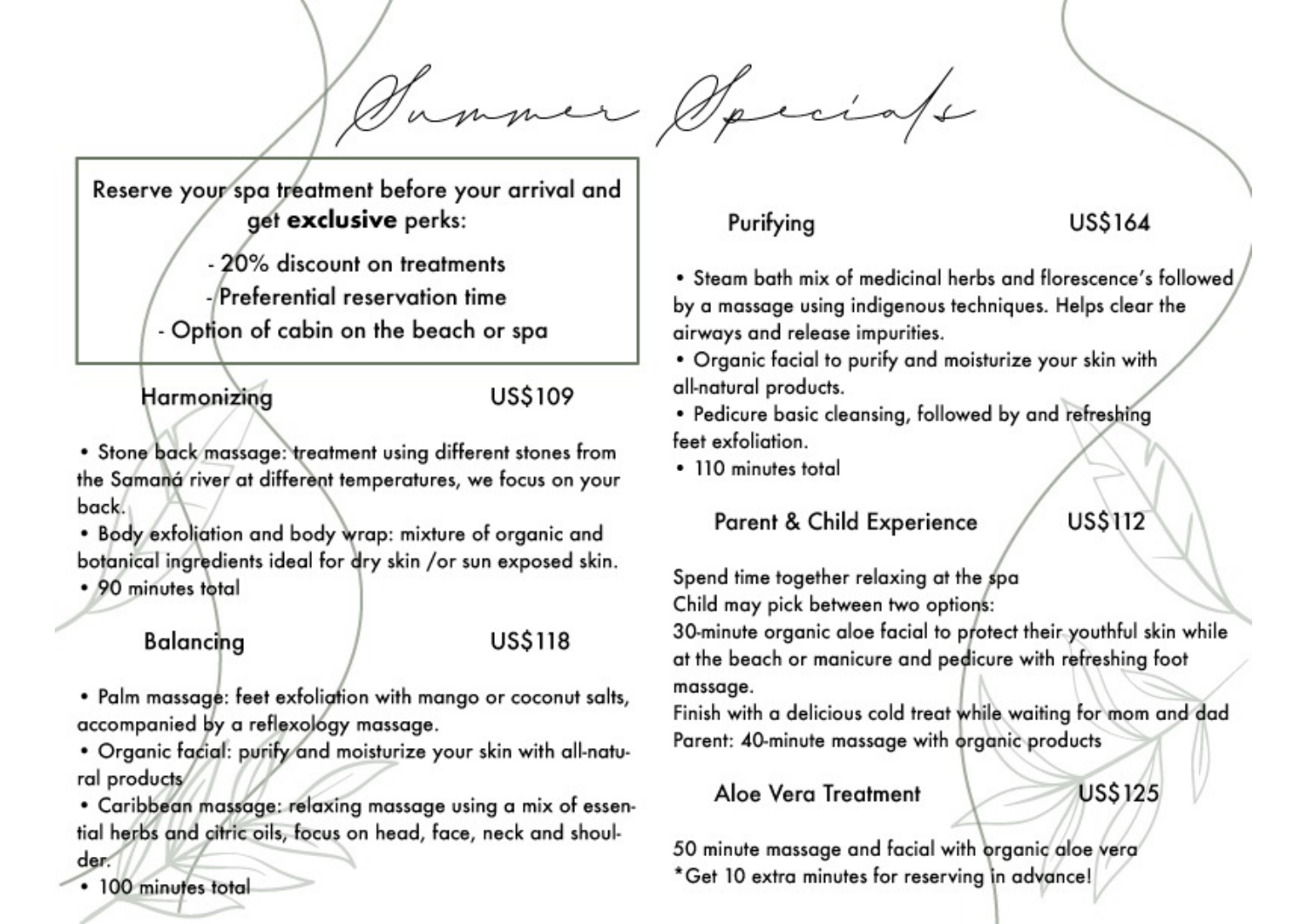**Thebeginningofarelaxingandrejuvenating retreat starts with the natural elements derived from the coconut and other native and abundant fruits of the region of the Samaná Peninsula.**

# COCONUT **SPA RELAX • REJUVENATE • RECHARGE**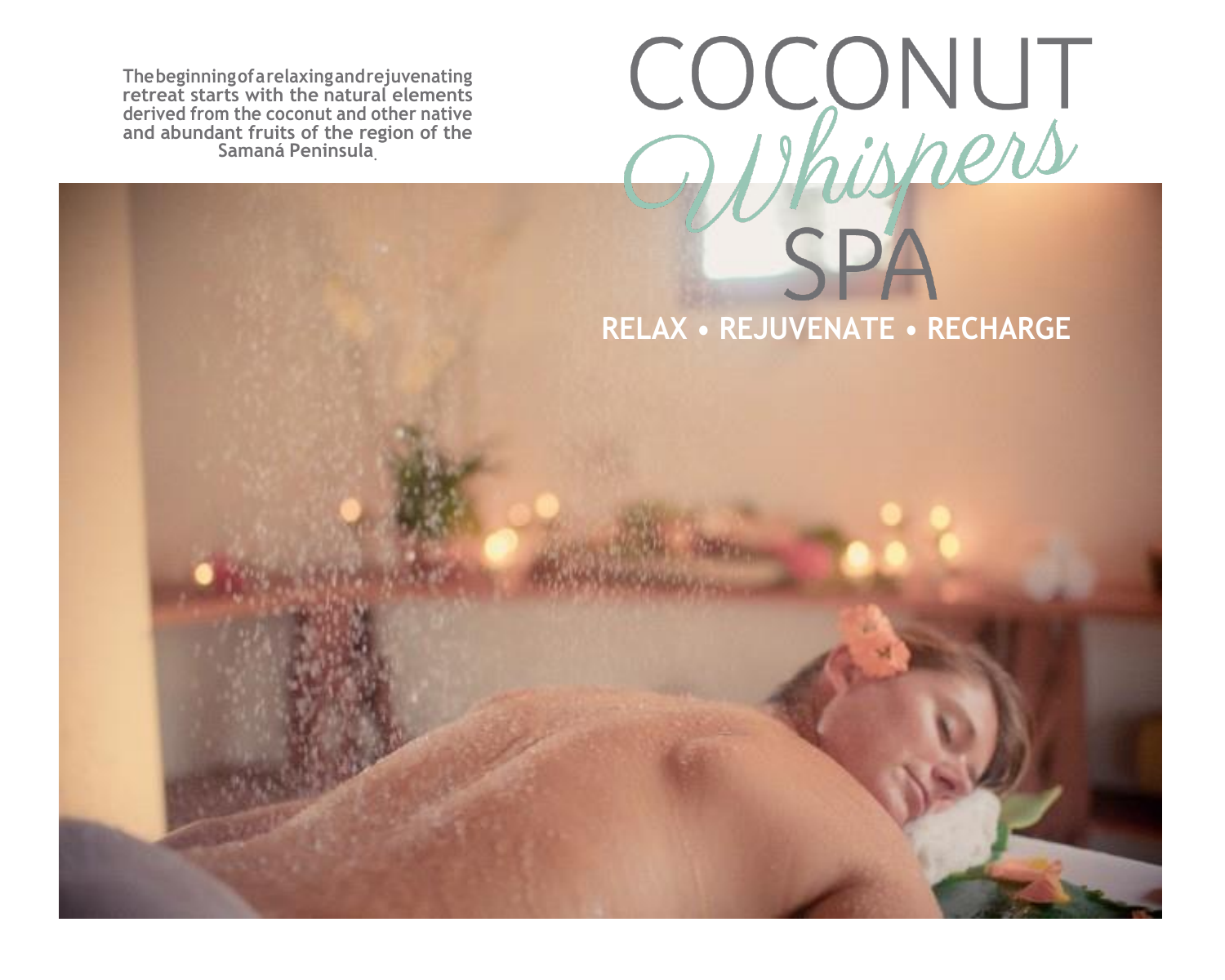# **SPECIAL RITUALS**

#### **MANGROVE'S DEW MASSAGE:***100 mins.*

*Mega Treatment consisting in 3 sections: Tezmacal, Mud wrap With corporal massage and coconut milk bath.* 

#### **COCONUT WHISPERS** *80 mins.*

*Our most sacred ritual under the Vichy shower strengthens and moisturizes your body.*

#### **HIDE AND SEEK RITUAL** *70 mins.*

*Inside the Temazcal. A steam bath mix of sea water, herbs and Flower essences followed by a massage using indigenous Techniques. Helps clear the airways and release impurities.*

#### **FLOATING DREAM THERAPY** *60 mins.*

*Hammock therapy*

*Acupressure massage on a hammock with an all-natural purple herbal gel used to release toxic elements from the body through the feet.*



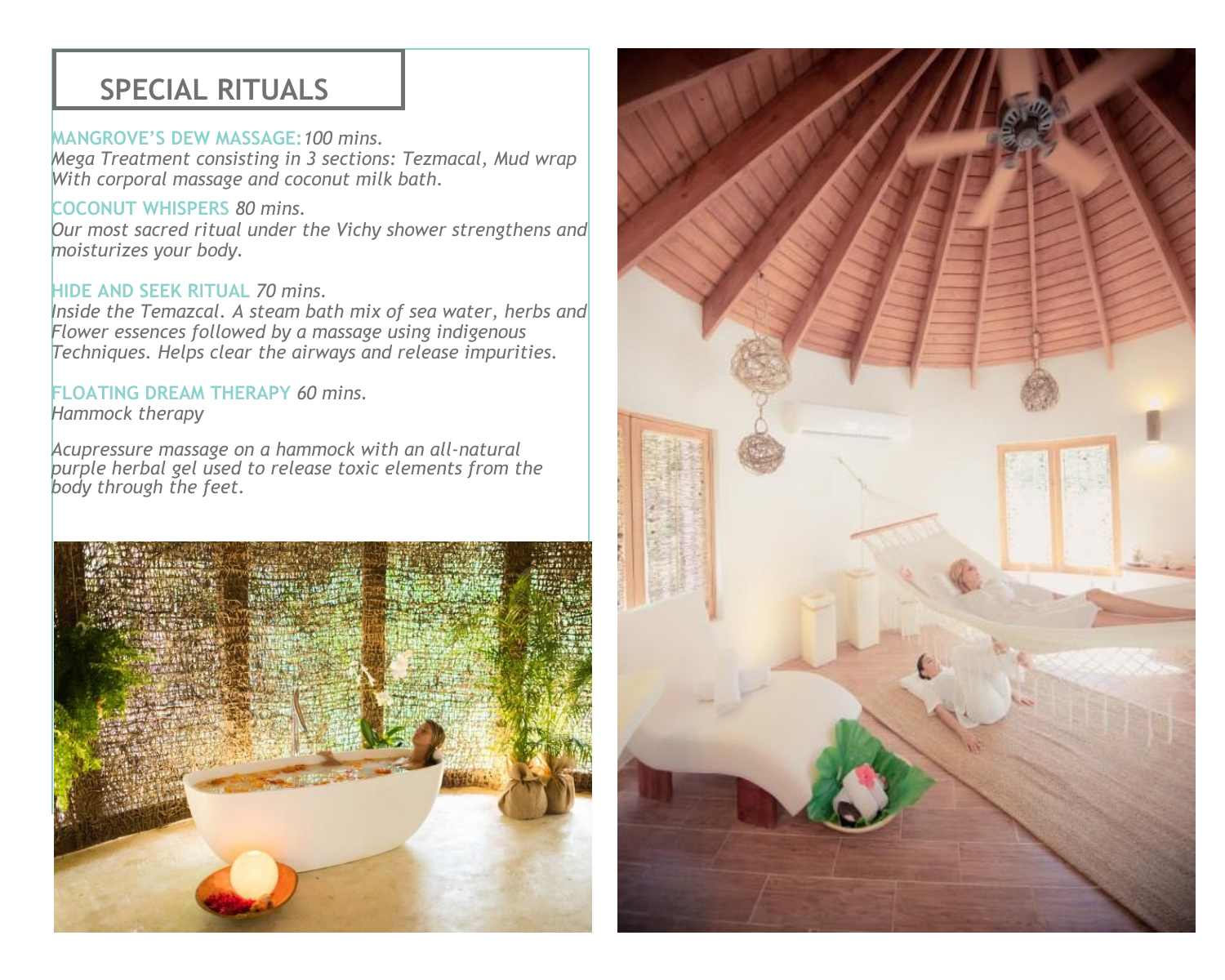# **M A S S A G E S**





**DEEP BLUE** *30, 50 & 80 mins. Deep tissue*

Massage designed to relax tense muscles, tendons and ligaments.

**HOLISTIC CARIBBEAN** *30, 50 & 80 min.* Combination of relaxing, deep-tissue and energizing techniques using a mix of essential herbs and citric oils.

**ENERGIZING BLUE SEA** *60 & 80 mins. 4 hands massage*

Synchronized and harmonizing massage with the use of mint to release the flow of energy, tension; restoring balance to the body.

#### **SAMANA STONES** *60 mins.*

TreatmentusingdifferentstonesfromtheSamanáRiversat different temperatures.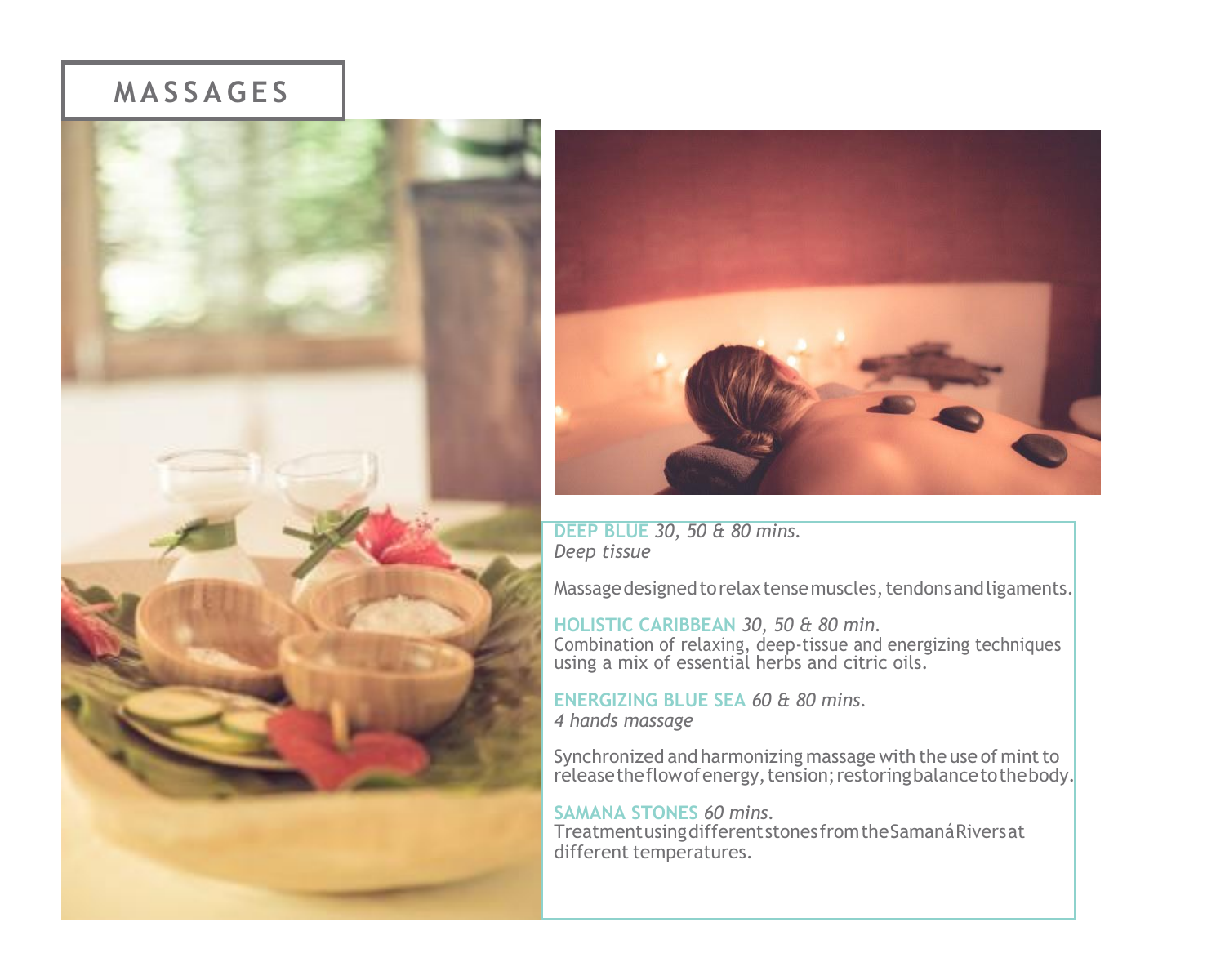#### **PURIFYING PALM MASSAGE** *40 mins. Reflexology*

Feet exfoliation with coconut accompanied by a reflexology massage.

#### **TROPICAL MEMORIES** *50 mins. For tired legs*

Menthol-based exfoliation massage for tired legs, ideal to eliminate fatigue and heaviness.

#### **CRANIOFACIAL MASSAGE & FOOT REFLEXOLOGY** *90 mins.*

Massage focused on shoulders, neck, skull and face followed by foot reflexology focused on re-flex points on the soles of the feet.

#### **SUBLIME CARESS** *50 mins.*

Mixture of botanical and sea ingredients ideal for sun exposed skin. During the body mask, a 30-minute massage will be incorporated for head and feet.

#### **POETRY OF THE SEA** *60 mins. Couples massage*

Combination of natural aromas and nutritious oils of orange, mandarin, sesame and soy. Finish with a purifying ritual for your feet.

#### **4 ELEMENTS VAPOR RITUAL** *25 min.* Inside the Temazcal

Experience the purification ritual of the mind, body, and spirit with the Temazcal vapor house. Jacuzzi bath prepared with mineral salts to cool off. Recommended before your facial or body treatment.

2 Pax Minimum

# **M A S S A G E S**

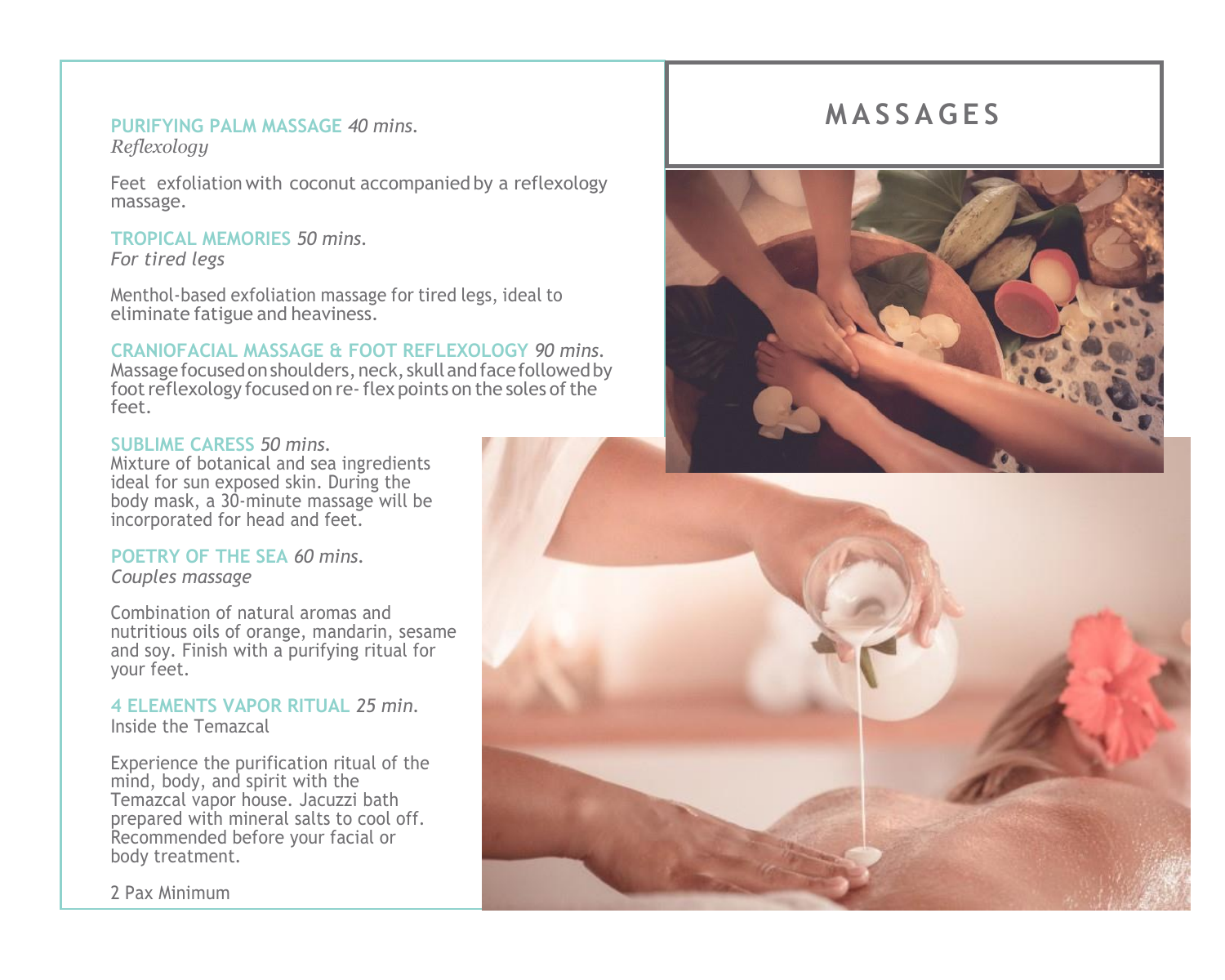#### **HAIR REMOVAL**

All-natural sugar technique from ancient Egypt.

Under Arm Brazilian Bikini Entire Leg

Half Leg

Upper Lip

Arms

**Back** 

Chest

#### **SPA MANICURE & PEDICURE**

Reflexology massage included with traditional mani and pedi.

Pedi 50 mins Mani 30 mins Both 80 mins French manicure French pedicure Nail polish change

# **BEAUTY TREATMENTS**

Reservations should be makeat least 1 hour prior to treatment.

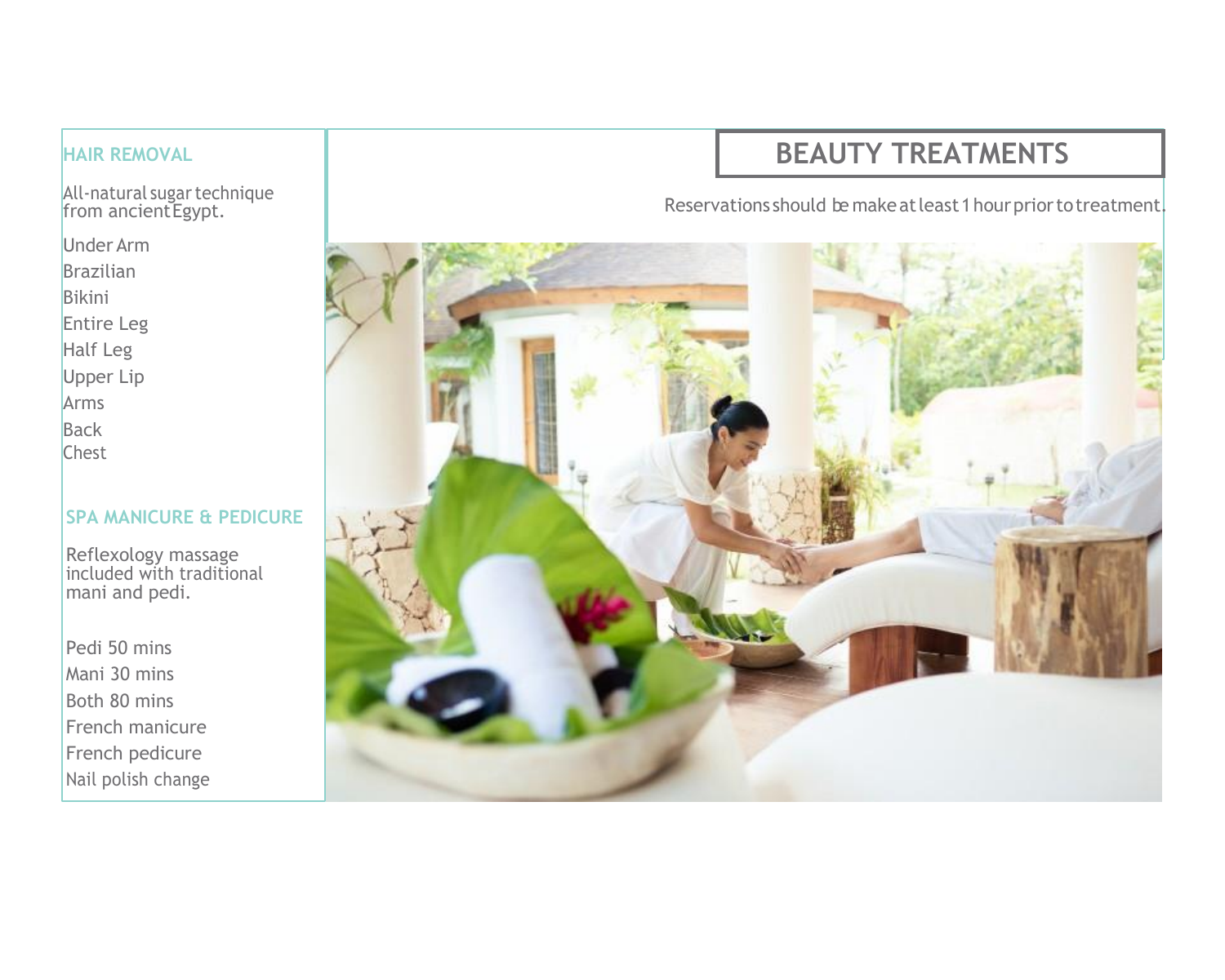# **P R I C E S**

**MANGROVE'S DEW** 100 mins. \$165.00 per person **COCONUT WHISPERS** 80 mins \$140 USD per person

**HIDE AND SEEK RITUAL** 70 mins \$120 USD

**FLOATING DREAM THERAPY** 60 mins \$120 USD

**M A S S A G E S DEEP BLUE** 

30 min, \$50 USD | 50 mins \$90 USD | 80 mins, \$120 USD

**HOLISTIC CARIBBEAN** 30 min, \$45 US | 50 mins, \$80 US | 80 mins, \$110 USD **ENERGIZING BLUE SEA** 60 mins, \$155 USD | 80 mins, \$200 USD

**SAMANA STONES** 60 mins, \$120 USD | 80 mins, \$155 USD

**PURIFYING PALM MASSAGE** 40 mins, \$55 USD

**TROPICAL MEMORIES** 50 mins, \$80 USD

#### **CRANIOFACIAL MASSAGE & FOOT REFLEXOLOGY** 90 mins, \$160 USD **SUBLIME CARESS** 50 mins, \$85 USD

**POETRY OF THE SEA** 60 mins, \$120USDper person (Couples Massage)

**4 ELEMENTS VAPOR RITUAL** 25 mins, \$45 USD per person

# **FA C I A L S**

**SEA LULLABY** 50 mins, \$85 USD

**MAN FACIAL** 50 mins, \$85 USD

# **BEAUTY TREATMENTS**

#### **HAIR REMOVAL**

Under Arm | \$35 USD Brazilian | \$50 USD Bikini | \$40 USD Entire Leg | \$70 USD Half Leg | \$45 USD Upper Lip | \$30 USD Arms | \$45 USD Back | \$60 USD Chest | \$55 USD

\*Prices do not include 18% taxes.

# **SPECIAL RITUALS T E M A Z C AL BEAUTY TREATMENTS**

#### **SPA MANICURE & PEDICURE**

- Pedi | 50 mins | \$50 USD
- Mani | 30 mins | \$40 USD
- Both | 80 mins | \$85 USD
- French manicure | \$15 USD

French pedicure | \$20 USD

Nail polish change (hands or feet) | \$25 USD



unavailable

\*Currently